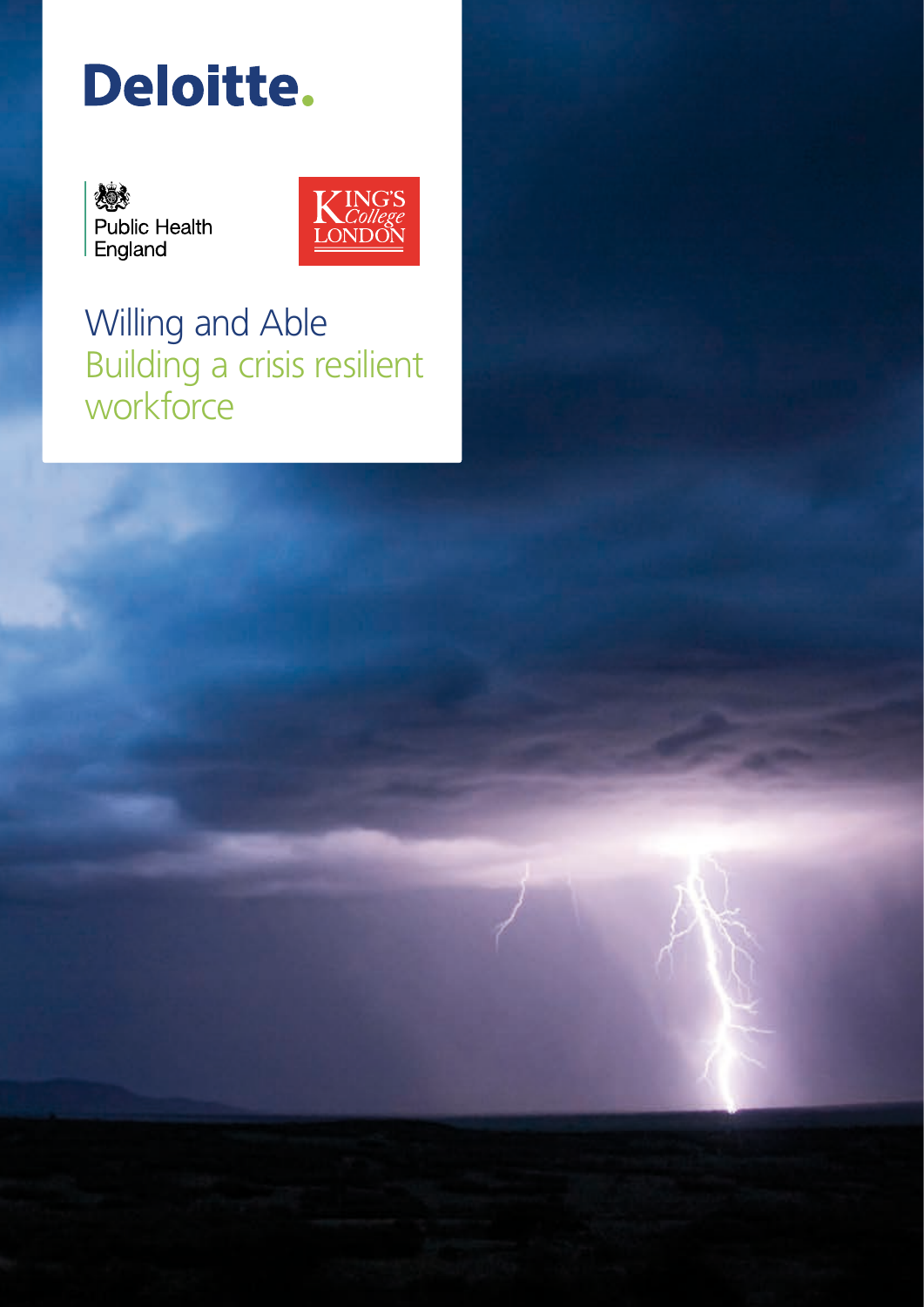# **Contents**

| 1. Introduction                                                   |    |
|-------------------------------------------------------------------|----|
| 2. Building a crisis resilient workforce                          | 2  |
| 3. Human factors – understand how people may respond and why      |    |
| 4. Information & communication – tell them what they need to know | 7  |
| 5. Organisational interventions – provide practical support       | 9  |
| 6. Conclusion                                                     |    |
| 7. About the research                                             |    |
| 8. References                                                     | 13 |

This report sets out our findings from ground-breaking research supervised by King's College London (KCL), Department of War Studies and Public Health England (PHE) into the likely variations in human and organisational response to extreme crisis events and the steps organisations should take both before and during such events to create a more crisis resilient workforce.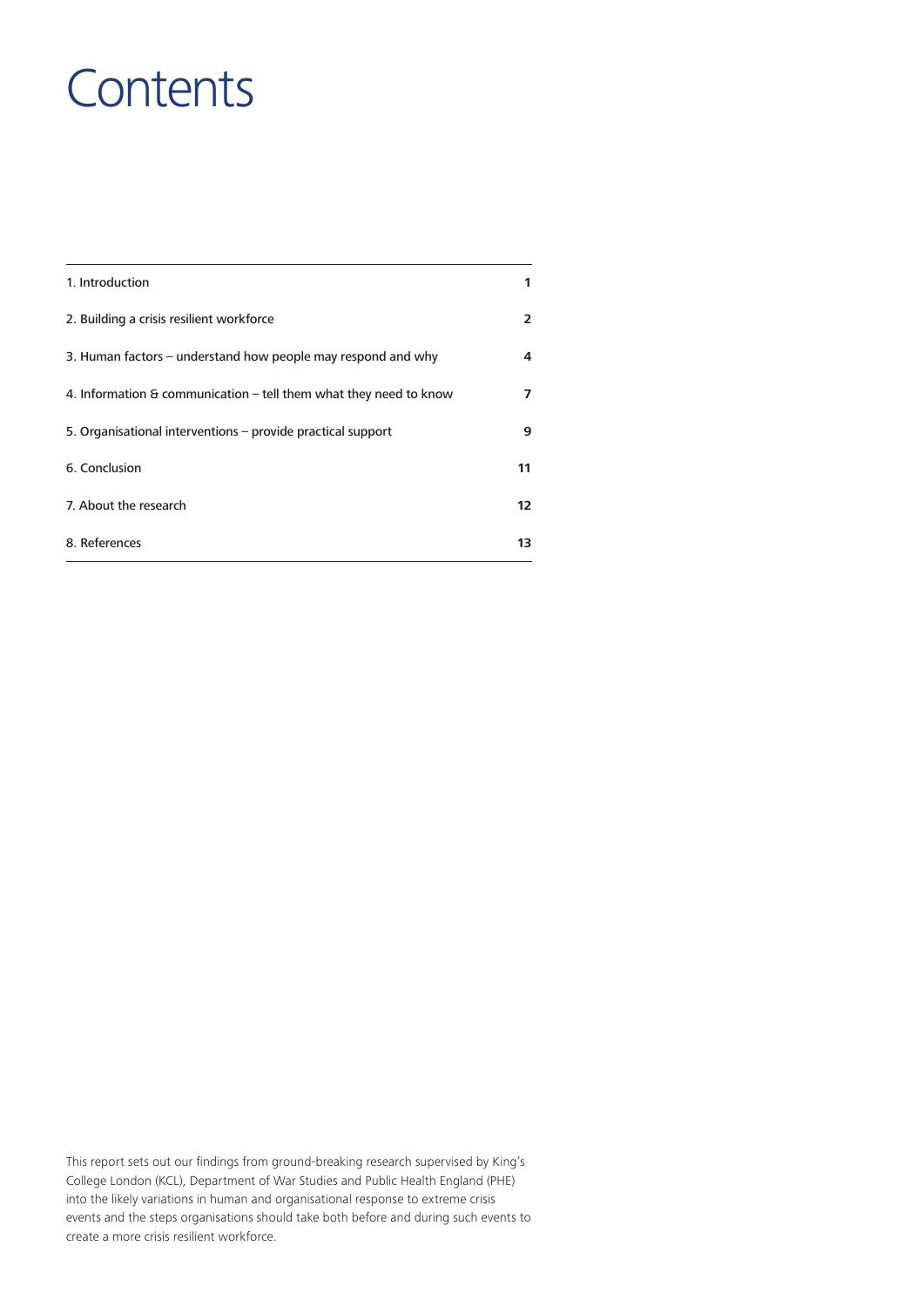# 1. Introduction

"Work would be the last thing on my list. I wouldn't log on, I wouldn't check to see what they are asking for, I probably wouldn't even care, because it's a job at the end of the day, my life is at risk."

Employee – Finance Sector

It is increasingly understood that with the right preparation and planning, the impact of potential crisis events on your organisation can be minimised, and may even create unforeseen opportunities. However, to date, little research has been undertaken to consider the psychological and behavioural responses of employees to a crisis. Consideration of these issues is vital for an effective response.

Most crisis response planning assumes that people will turn up for work when they are needed, even during some of the most extreme events.

- Will this fundamental assumption really hold true?
- If so, what can you do to reinforce this behaviour and better enable your staff to respond?
- If not, what types of events may undermine it and why?
- And what steps can you take now, in your planning and preparation, and in response to such events, to improve the situation?

To help answer these questions, our research involved:

- Interviews with 21 senior professionals in resilience and crisis management.
- Online survey results from over 300 employees.
- 8 scenario-based employee focus groups to examine variations in response.
- A systematic literature review, identifying 65 related academic studies.

Our research focused on the core question: *If you are able to get to work during an extreme event, would you be willing to do so*? Employees from the public and private sectors in key national infrastructure segments, including financial services, energy, and health participated in the study.

The subsequent findings provide some of the first empirical evidence indicating that, in many instances of severe or more extreme events, staff from a variety of national infrastructure sectors may be unwilling to report to work. It has also identified a number of important factors that contribute to this potential absenteeism.

Based on these findings, Deloitte has worked with King's College London and Public Health England to develop a model and recommendations to support organisations in developing a more crisis resilient workforce.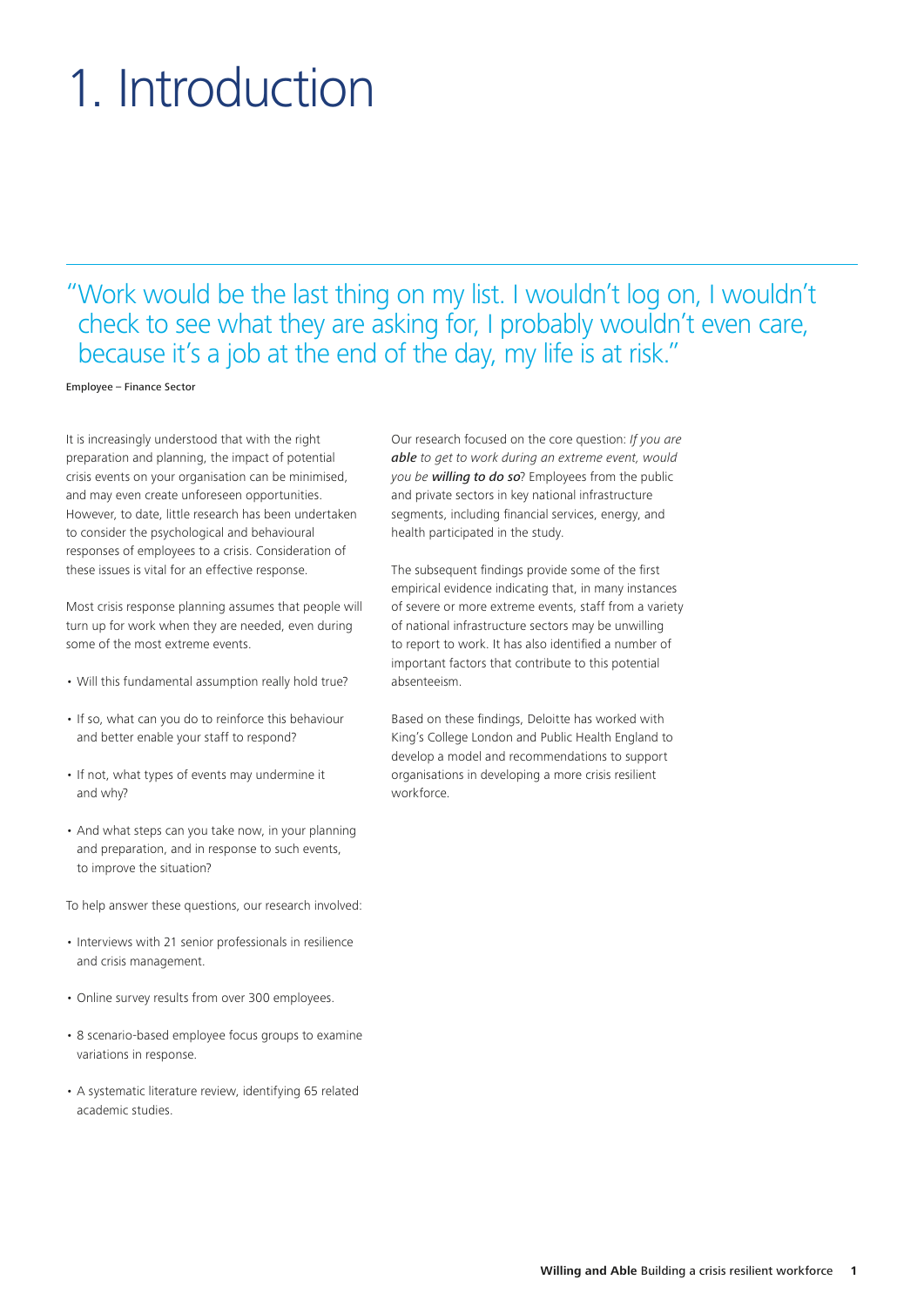# 2. Building a crisis resilient workforce

#### **2.1 Is your workforce as crisis resilient as it could be?**

From natural disasters such as fire, flood, earthquake and tsunami; to health threats such as outbreaks of influenza, Ebola or smallpox; and man-made traumas such as chemical attacks and dirty bombs; there is no shortage of potential crises that can affect your organisation and the people who work for it.

Few organisations are blind to these facts. Many have crisis management plans in place. Yet for the most part they tend to focus on the structures, protocols, processes and technological aspects of an organisation's response, whilst leaving the human aspects of response to chance.

When planning for high impact extreme events organisations can make assumptions about staff behaviour that are based on little or no evidence. These assumptions are often based on conventional wisdom or the past experience of the decision makers.

Where the impact on employees has been considered, the organisation has typically looked at how able employees would be to respond or continue working. Very few have given much thought to how willing to return to work those people would be when faced with a significant threat during a major crisis.

Our findings suggest more focus is needed on situations where staff may not be willing to go to work during extreme events. The most startling figures to emerge from this in-depth research are that under certain severe, but realistic scenarios, over 50% of staff may be unwilling to return to work, and in some more extreme scenarios this figure may be much higher.

While the figures vary between types of crisis, employee absence at these levels could severely undermine an organisation's ability to respond and maintain critical services. If we use the general rule of thumb that employee attendance below 50% could cause major issues for organisations to operate even the most critical services, this is clearly an important issue. *So, would your employees turn up for work? And what can you do to encourage them to do so?*

### **2.2 A crisis resilient workforce model**

Our findings identify the barriers employees may face in returning to work and how to facilitate their timely return. We have developed a "Crisis Resilient Workforce Model" (see Figure 1), which provides a framework for addressing these challenges, together with a summary of our key findings and recommendations.

The Crisis Resilient Workforce Model indicates that there are a number of factors that need to be addressed. Some of these must be done in planning and preparation before an event; others are necessary during the response to an event.

For example, we are advocating that employees are involved in the planning process in order to ensure that their concerns or the issues they may face in the event of an incident that causes significant disruption are understood.

Additionally, those responsible for planning and ensuring that their organisation is crisis ready must know where to go for authoritative information and how it will be communicated, so that this is readily actionable in a crisis.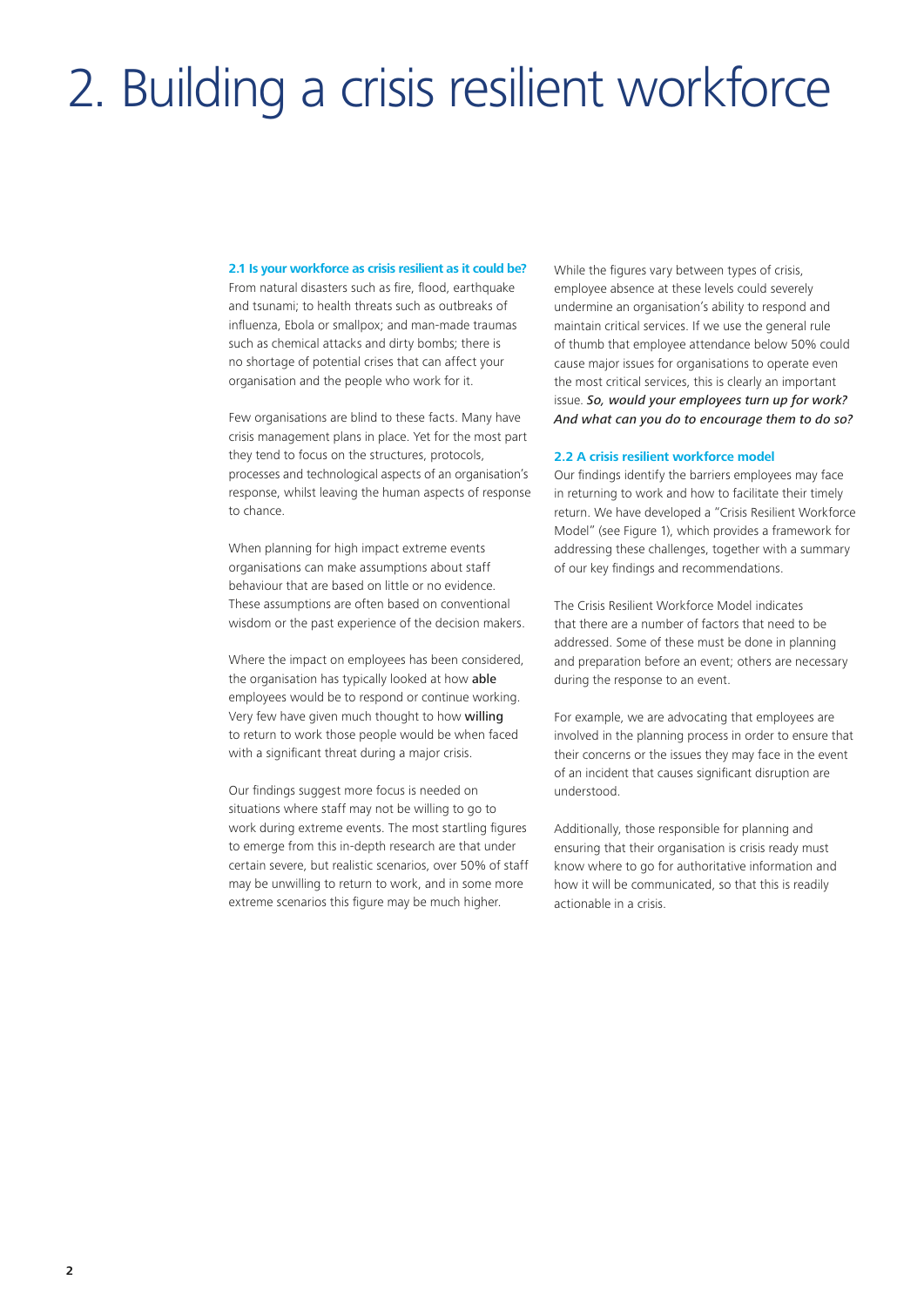#### **Figure 1. Crisis Resilience Workforce Model**



In the next sections we expand upon the research and identify the steps you should consider taking in order to create a more resilient workforce.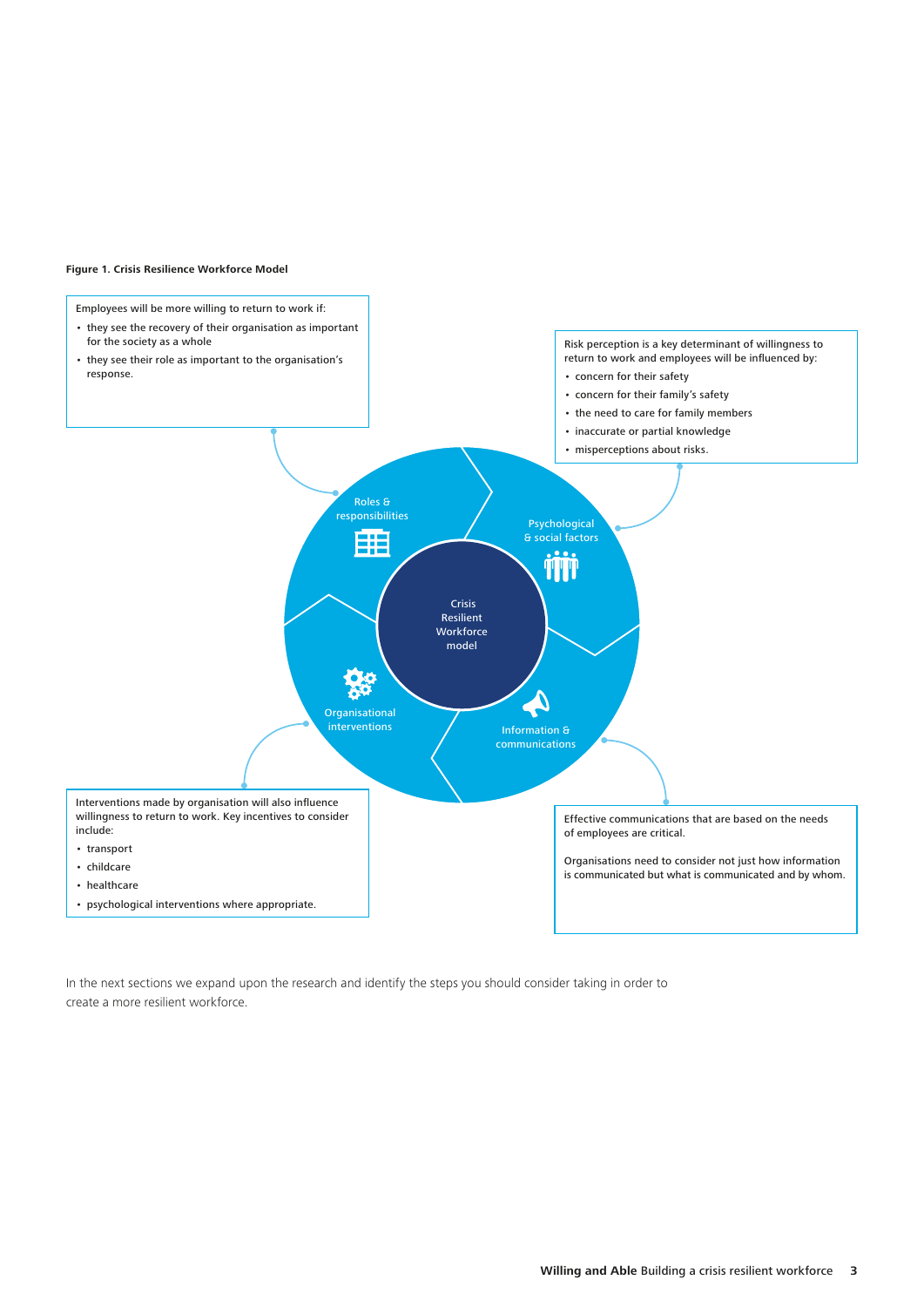# 3. Human factors – understand how people may respond and why

An organisation cannot assume that having the right structures, protocols, processes and technology will be enough to effectively cope in a crisis. After all, there is little that can be achieved without people.

The first step is to challenge the assumption that the people you need to keep your organisation functioning effectively will be available when and where you need them.

#### **3.1 Remove assumptions about willingness**

It is important to realise, and to make key people in your organisation aware, that even if employees are able to attend work during an extreme event, they may not be willing to do so. For those participants in our research who did consider that staff might be unwilling to work, it was usually thought of as being a very small number of people and not a widespread or long-term issue.

Our research also revealed a number of assumptions that organisations are making about staff willingness to return to work during extreme events.

Many of these assumptions seem to be based on conventional wisdom, such as 'people like normality' or 'Blitz spirit' or on past experience of staff reporting to work during incidents like the July 7th bombings in London or flu pandemics. Few of these assumptions are grounded in evidence, and crucially, there seems to be little consideration of how employees' responses would be different if the crisis involved some element of chemical, biological, radiological or nuclear threat.

Our study has revealed that although 41% of employees said they would be able to go to work during an incident involving a deliberate release of smallpox, only 29% said they would be willing to go to work. This finding is supported by previous academic research such as a US study of essential workers including hospital staff, police, and fire officers which found that although 80% reported they would be able to report to work in a pandemic, only 65% said they would be willing to do so.<sup>1</sup>

There are three specific factors which need to be kept in mind when considering staff willingness to return to work during an extreme event:

- An individual's perception of the risk to their own health and the health of their family.
- An individual's understanding of the relevance and importance of their role in responding to a crisis.
- An individual's understanding of their organisation's role in society at large.

## **3.2 Recognise risk perception is a key determinant of willingness**

Historically, *risk perception* research has shown the public evaluates risk by making use of emotions and 'gut feelings', which can often be based on inaccurate knowledge; something which could have a profound impact during a crisis.<sup>2</sup> Our research shows that people may have heightened concerns about events which potentially pose a lower risk to their health than events which are of equal or indeed higher risk, because the nature of the risk is not fully understood. This finding supports the conclusions of previous academic research in this area.3

The willingness of employees to report for work is partly determined by the type of threat they face. Our web survey asked employees if they would be willing to report to their usual place of work in the event of a variety of hypothetical scenarios, or if they were 'not willing' or 'not sure'. See Figure 2 on page 5, showing the percentage of employees 'willing' to report to work for each scenario.

It seems reasonable that more people will be deterred by the prospect of pneumonic plague than by snow. Previous academic research supports these findings, suggesting that healthcare workers would be less willing to go to work during an incident with a risk of contagion or contamination than one without.<sup>4, 5, 6</sup>

Our results also indicate that people may incorrectly perceive a greater risk from some events compared to others, most likely due to inaccurate knowledge. For example, in the days following an incident the threat to public health could potentially be higher for a smallpox release scenario than a dirty bomb, however in this study willingness levels are lower for a dirty bomb than a smallpox release.

Further consideration is given to how employee risk perceptions can be better managed in Section 4.1.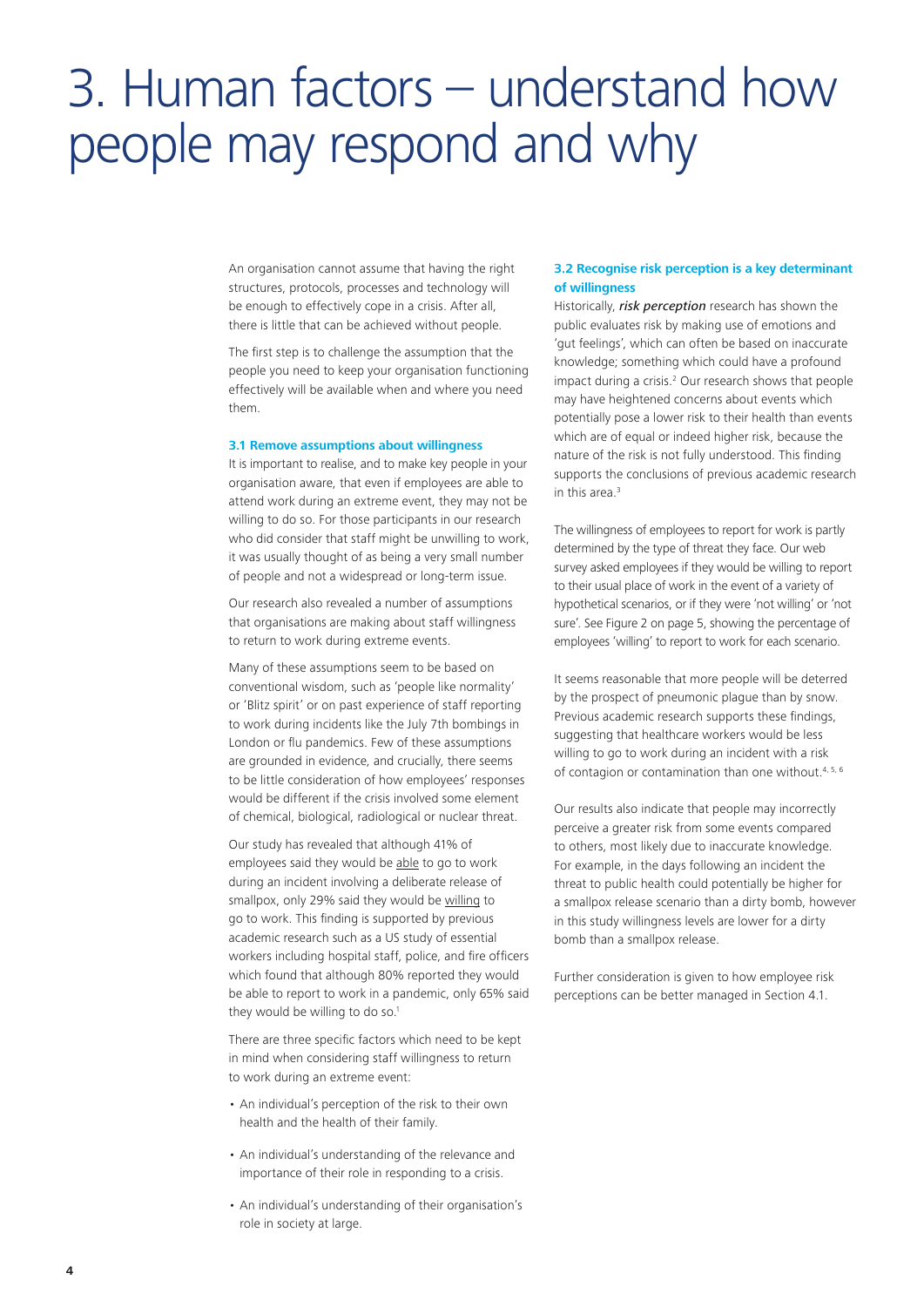#### **Figure 2. Percentage of staff willing to report to work under hypothetical scenarios**



### **3.3 Make sure people understand the importance of their role and of the organisation**

Employee job roles and the role of the organisation in a crisis will also help determine willingness to return to work. It comes as little surprise to learn that our study found those working in healthcare, who may feel a strong responsibility to attend work and help deal with the consequences of a crisis, are more willing to report for work than those working in other sectors.

This finding is further supported by a study of healthcare workers in Singapore, which revealed that although the majority perceived a great risk of falling ill with SARS, they also accepted the risk as part of their job.7 Similar findings were found with regards to GPs and physicians and their responsibilities during a pandemic.<sup>8, 9</sup>

In our focus group study we investigated the percentage of employees willing to report to work during a deliberate release of pneumonic plague.

The proportion of employees willing to return to work varied by sector, even though the scenario was the same across all groups (see Figure 3). During discussions, workers in the health and Government sectors said that they considered their role to be important, they had a duty to go to work, and they were willing to help out in roles other than their normal role during the crisis. By contrast, workers in the financial services sector did not express the same sentiments.

**Figure 3. Percentage of focus group employees willing to report to work during a delibrate release of the pneumonic plague by sector**

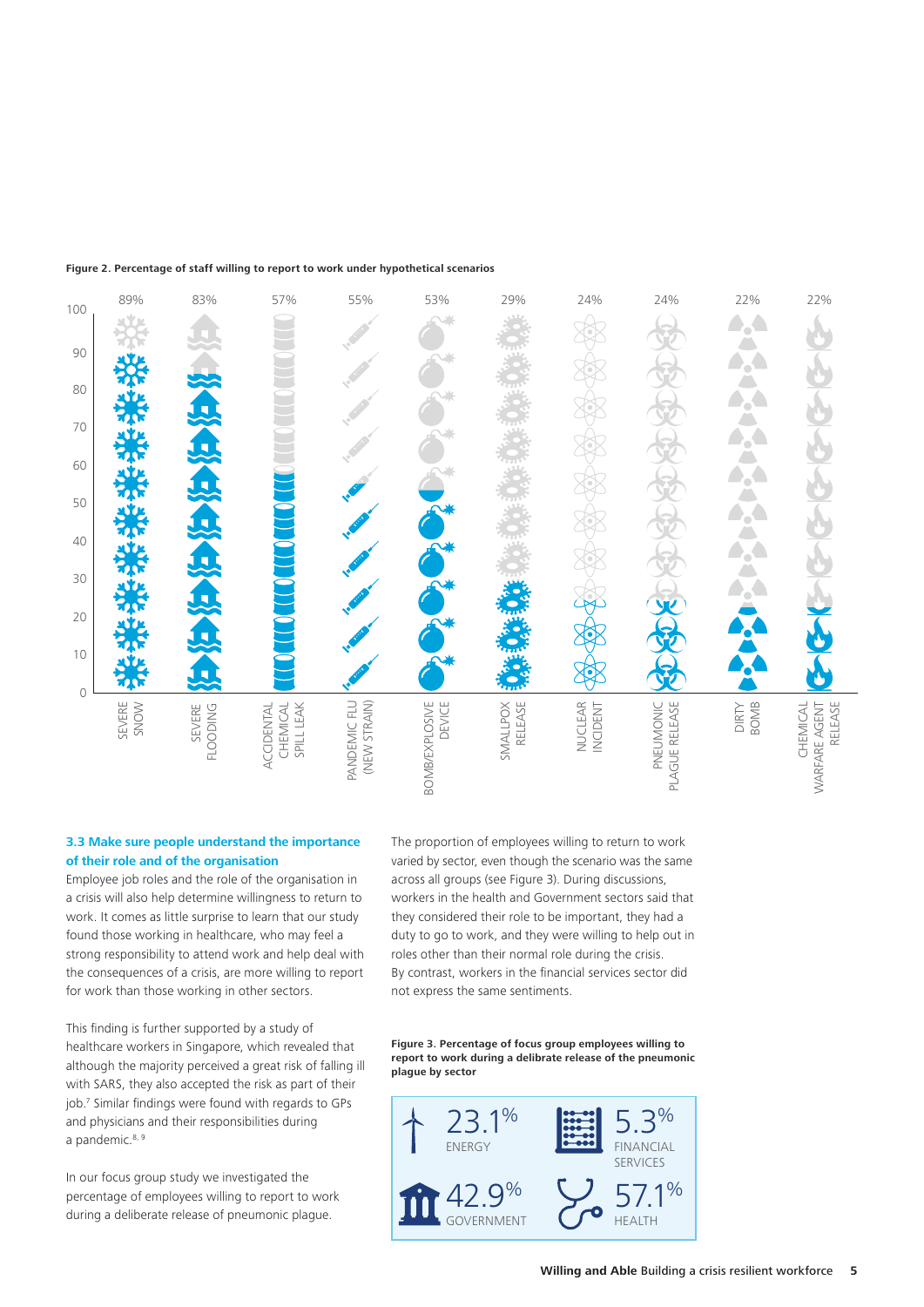"I saw a fantastic plan, not our organisation – however, nowhere in there were they assuming that any of their employees would be affected. Such optimism! Thousands of people were affected, but in the plan all the employees were at work."

Resilience Professional – Energy Sector

## **3.4 Embed employees' concerns and behaviours into crisis planning**

The best way to gain an accurate understanding of how your employees are likely to react in a crisis is to ask them directly. Yet very few of the organisations involved in our research said they had asked staff about their concerns or the issues they may face in the event of an incident that causes significant disruption.

Organisations should conduct extensive consultation to gain a clear picture of employees' concerns, likely behaviour and expectations of the organisation. A representative from HR should either be present at exercises or consulted beforehand so that policies and procedures for crisis situations are reflected in the scenario.

### **3.5 Adopt an inclusive approach to planning**

Organisations that actively involve their employees in planning for disasters are likely to have a higher proportion of employees reporting for work in a real crisis. Contingency and emergency planners should help those staff to fully understand the importance of the role that they play in maintaining business continuity, and the effect this has on the organisation's response.

It is not only that this helps employees to feel involved in the response and educates them about the importance of responding appropriately, it also allows the organisation to tailor its preparation before, and actions during a crisis to individual employee needs. This will help the organisation to understand what matters to its staff.

For example, our research has shown that, when deciding whether or not to report for work, for many employees the likely impact on their family, friends and loved ones is a major concern. For them, the risk of catching an infectious disease such as pneumonic plague themselves may be tolerable, but the risk of passing it on to their families is far less acceptable.

By involving employees in your business continuity and crisis planning you can understand the specific actions you will need to take to reassure your employees about the safety of their significant others, and this could increase the likelihood of your employees going to work.

The particular role a person has in the organisation is also an important factor. If an individual is personally responsible for some aspect of crisis management, business continuity or emergency response then they will be more likely to report for work.

For example, one research study showed that while 95% of emergency responders said they would be willing to stay at work during a bioterrorist incident only 71% of local media workers said they would be willing to do so. The study also found that the media workers exhibited higher levels of fear and lower levels of understanding of the medical issues involved than the emergency responders. This outcome suggests that the difference in willingness to return to work is unlikely to be fully explained by media workers feeling that their roles are less vital than emergency responders.10 This outcome suggests that the difference in willingness to return to work is unlikely to be fully explained by media workers feeling that their roles are less vital than emergency responders and may indicate that those who work in a role which requires preparation for a crisis are more likely to have been educated on the actual risks and so can make a better informed judgement.

Organisations that actively involve their employees in planning for disasters are likely to have a higher proportion of employees reporting for work in a real crisis.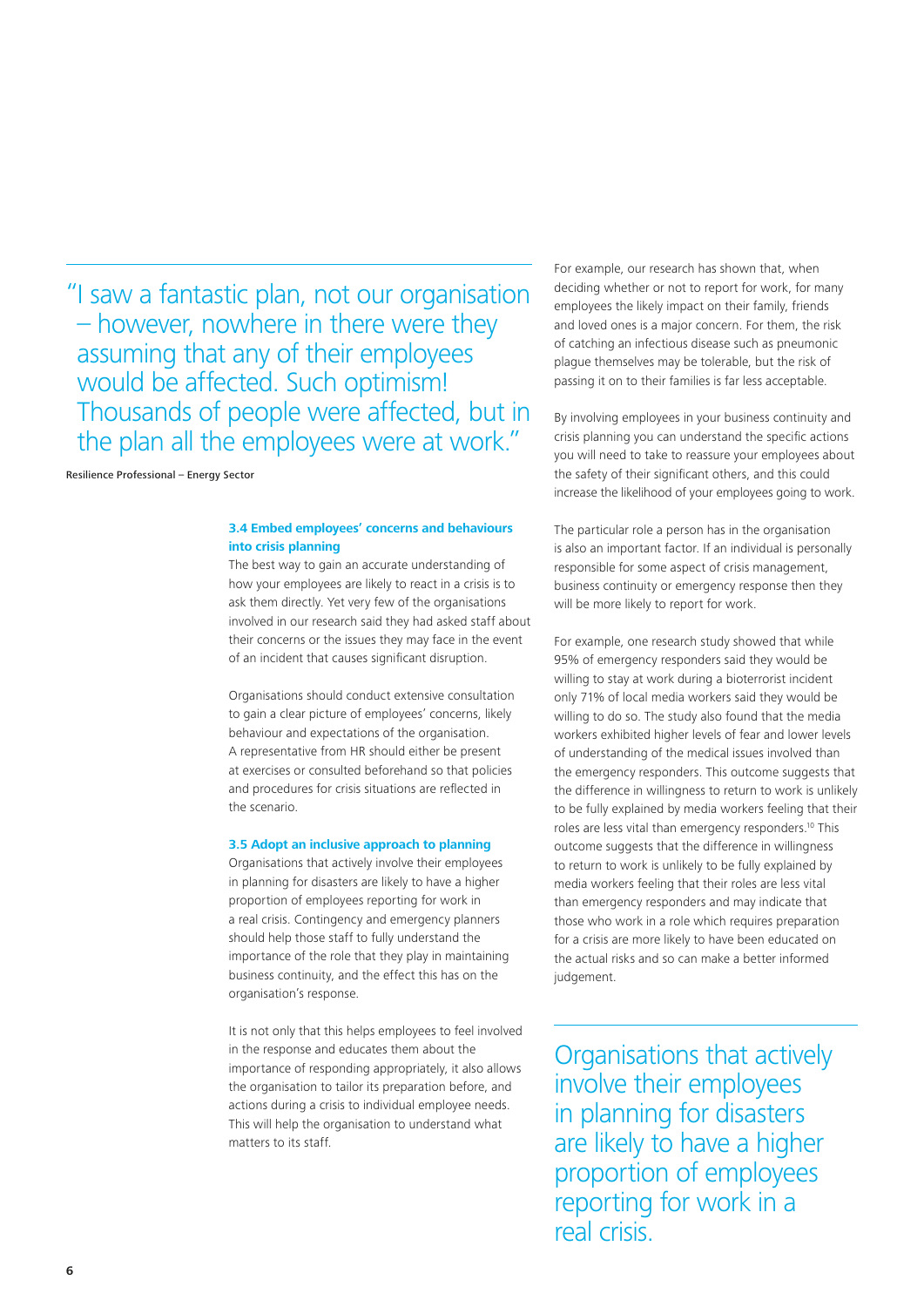# 4. Information and communication – tell them what they need to know

Our research found that organisations should inform their employees and communicate with them about an incident as this has the potential to encourage staff to return to work. This information and communication should take place not only during the crisis – although that is of paramount importance – but also before any crisis occurs.

#### **4.1 Educate employees on actual risk**

Several decades of research into risk perception suggests that when a risk is deemed to be uncontrollable, unfamiliar, catastrophic, or potentially fatal, employees may experience higher levels of dread, and as such, may not turn up to work.<sup>11</sup> Unsurprisingly events that cause feelings of 'dread' could also cause people to stay away.

What is surprising is how often public perception of risk diverges from actual risk. This divergence of perceived risk from actual risk is to some extent mediated by knowledge and information. For example, in a study of student nurses it was found that their concerns for safety were based on the inaccurate assumption that they could infect their families after treating victims of inhalation anthrax.12 Further, a study of public health workers in the US found that those who had read the pandemic influenza plan were more likely to report a willingness to work during a pandemic.<sup>13</sup>

It is important to make use of academic research on risk perception when preparing organisational communication. During a crisis you should enhance your employees' understanding of the specific events, the risks involved, and steps that can be taken to manage and mitigate those risks to the point that it is safe for them to attend work.

## **4.2 Provide accurate, authoritative information during the crisis**

It's not just *how* you communicate, but *what* information you communicate and *who* communicates the information to your staff that is important.

For 64% of the employees we surveyed for this study, the communication and information from their employers during any crisis would have an effect on their willingness to return to work. When we examined responses to a pneumonic plague outbreak it was very clear that the lack of information in an early media report caused significant levels of mistrust amongst the employees. This caused them to question the motive and agenda of their organisations.

Recently academics have noted that some of the issues that lead to distrust, such as delays in communicating information or over-emphasis on reassurance, are caused by inaccurate assumptions about public behaviours.14 Specifically, the assumptions professionals make about public behaviour may lead them to design their risk communication materials based on the expectation that people will panic during an extreme event. We now know that this assumption of public panic is unfounded.15

The organisations we spoke to all recognised the importance of the provision of accurate information. However, while the communication methods were comprehensive and well-tested, there was little understanding of the actual information employees would want to receive. This is clearly a major gap for many organisations. It is, however, one that can be filled with practical advice – both verbal and in the form of printed and digital written material – on what is happening and what to do.

"If at any point I felt that (the organisation) were asking me to come in and didn't have a particularly good reason, and weren't necessarily putting my safety first, then I would definitely not come in."

Employee – Central Government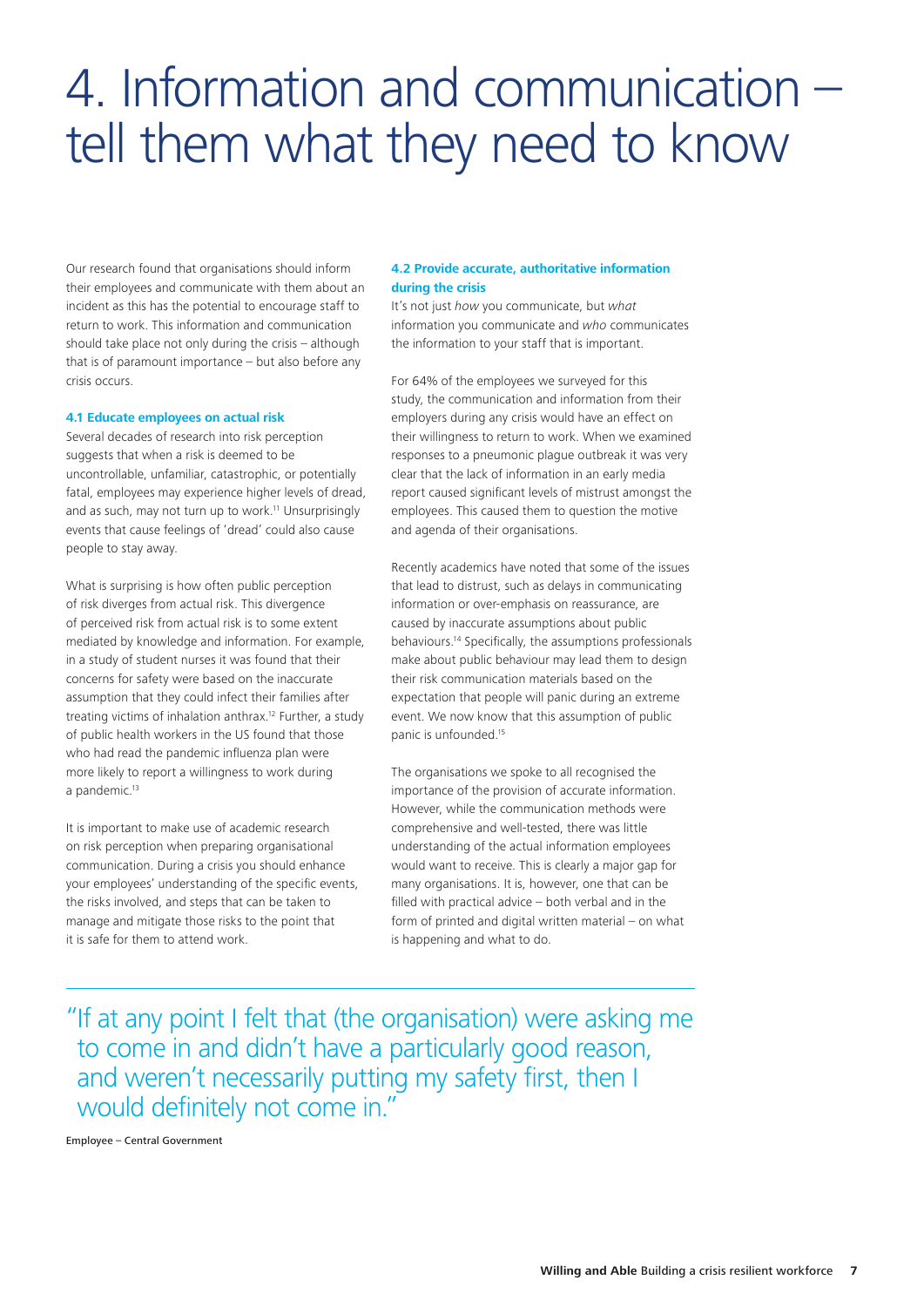Employees expect frequent and accurate updates containing enough technical or safety information for them to make their own personal risk assessments. They also desire information about their organisation's contingency plans and specific reasons for being asked to come to work.

Employees also expect to hear information from a range of sources, including from Government, health experts (both independent and from their own organisation), and from line management. Wherever possible, organisations should use their existing networks for communication. Ideally, employees want to hear from a figurehead at the top of the organisation, but also from someone they know such as their line manager.

They want specific information such as, in the event of an infectious disease outbreak, the number of confirmed cases per day, whether that is increasing or decreasing, and how rapidly. In the focus groups, the knowledge that pneumonic plague was treatable with antibiotics was reassuring to some employees. Although being told it was 'fatal if not treated' shocked participants, it also prompted some individuals who had previously been reluctant to leave the house to say that they would actively seek treatment.

Organisations need to be consistent in their recommendations to staff and give clear reasons for those recommendations. So, rather than simply announcing that it is business as usual, articulate the reasoning behind the message and give staff clear justifications as to why their presence is required and why they cannot work from home.

It is important to communicate executive level decisionmaking throughout the organisation. In the event of an incident, communicate with staff about the organisation's response and also the organisation's long term contingency plan. Inform staff that their safety is the priority and provide evidence-based information on how their safety will be addressed.

Organisations should embrace and disseminate appropriate media sources. Suggest accurate sources of information for staff to look at, and potentially the sources that they should view with greater scepticism.

In our research, employees viewed social media as an inaccurate source of information, but one that would be used to look at general trends or to keep in contact with friends and family. Even though they might question the authenticity of what they see on social media, it still has the potential to affect their perceptions and behaviour in response to an incident. Organisations should therefore advise staff on how to use social media effectively during an incident, for example encouraging them to use it to contact their friends and family to let them know they are safe, helping them understand how to judge the validity of a post, and also informing them what they can and cannot post on social media about the incident or about their employer.

Organisations need to be consistent in their recommendations to staff and give clear reasons for those recommendations. So, rather than simply announcing that it is business as usual, articulate the reasoning behind the message.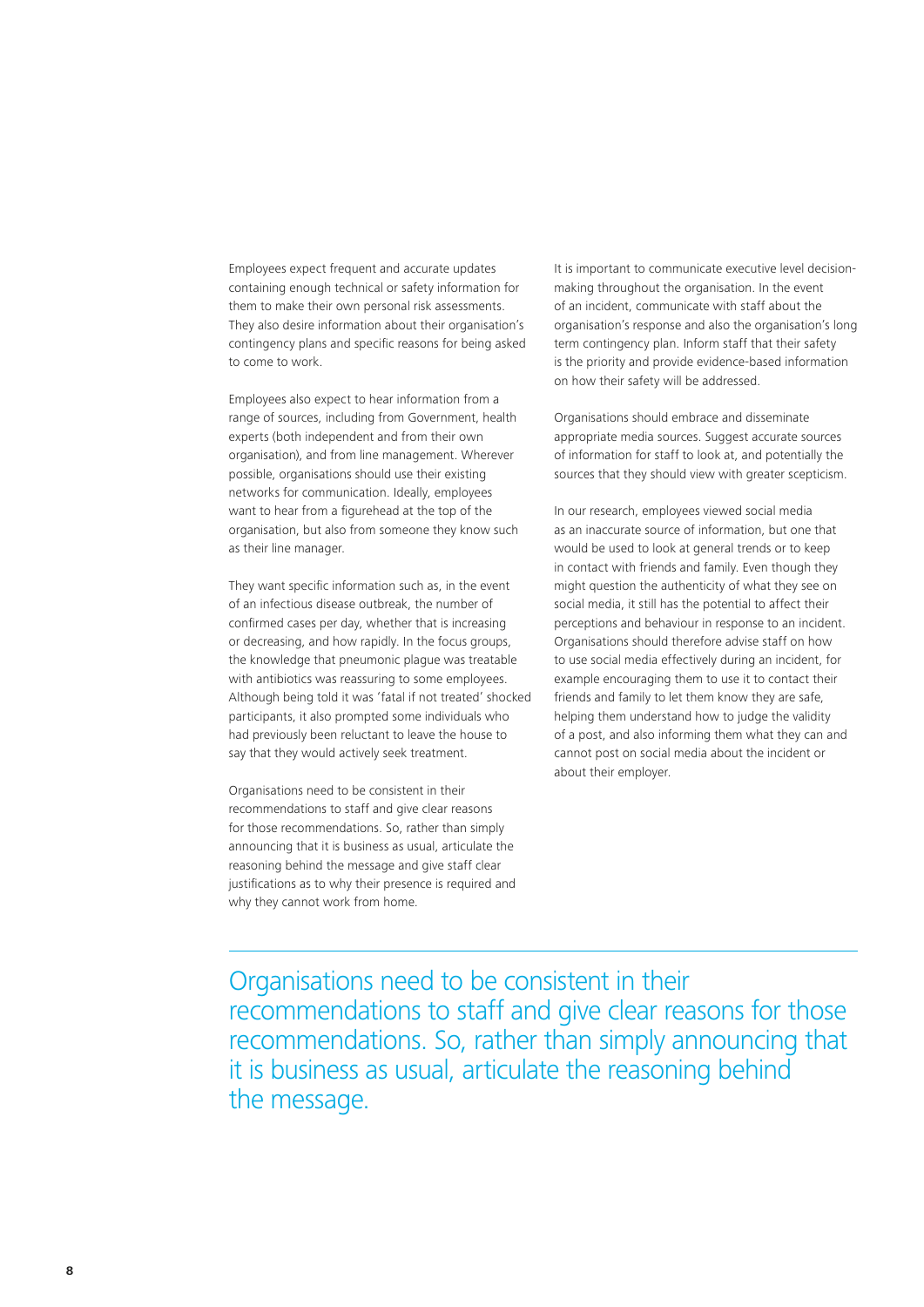# 5. Organisational interventions – provide practical support

In addition to understanding human factors and principles of effective risk communication, organisations need to offer a range of practical support to their employees. Our research indicated that these interventions are vitally important. There are few organisations that would not benefit from a regular review of their plans to offer practical support in the event of a crisis.

# **5.1 If remote access is key to your contingency planning, make sure it will work when you need it**

Many organisations assumed that the majority of staff who can work from home will take their laptops and/or remote access tokens home with them at the end of each day. In reality however, our findings suggest this may not be the case.

We found that 62% of our survey respondents said they would have needed to have taken some equipment home with them the previous day to be able to work from home, but of those employees, 44% said they did not take the necessary equipment home with them each day.

Employees in our focus groups also admitted to not always taking their laptops home with them. They either leave them on their desks or in their lockers at work, and they said that they would not be willing to go back into work to collect them during an incident where they thought travelling might put their health at risk.

Organisations need to ensure that staff either have the technology they need permanently at home, or are taking what they need home with them each day. They must clearly communicate the importance of maintaining the ability to work remotely and may wish to consider putting a contingency plan in place, such as a courier service, in order to get equipment to essential staff if they do not have it with them.

And of course, organisations should make sure that they stress test remote access working as part of an overall crisis response plan.

# **5.2 Provide medical incentives to attend the workplace**

Offering medication – especially medication that is not available elsewhere – can be a significant incentive for employees to report to work. Although some individuals we interviewed raised concerns around the capability of their employers to do so, the costs involved, the practicality of prescribing medication, and moral concerns if the medication is in short supply, broadly speaking it was seen as a positive step.

Certainly, staff will expect commonplace preventative measures such as hand gels, overnight cleaning of desks and communal areas, hand washing instructions, antibacterial wipes and masks. If there are good reasons for your organisation not to provide these, for example masks might not be recommended by health officials or providing antibiotics for everyone could mean the bacteria become resistant, you need to explain this reasoning clearly and openly.

Some employees in our focus groups thought that their organisation would go as far as setting up a treatment centre in the office, or a treatment stand at an alternative location where members of staff could go to get antibiotics, although some participants wanted these to be delivered to their houses so they didn't have to put themselves at risk by going outside. Equally, some employees also expected that their employers would provide diagnostic testing for the infection concerned. These findings are supported by previous academic research, with one study reporting that 77% of media workers would expect their employers to provide protective measures, necessary medication and treatment if going to work put them at risk.<sup>10</sup>

"That would actually be an incentive to come into work instead of working from home, if they said we could cut you out of the public queue (for antibiotics)."

Employee – Finance Sector

"…should we buy a stock of Tamiflu? Shall we distribute that? How do we distribute that? We're a bank not a pharmacy you know."

Resilience Professional – Finance Sector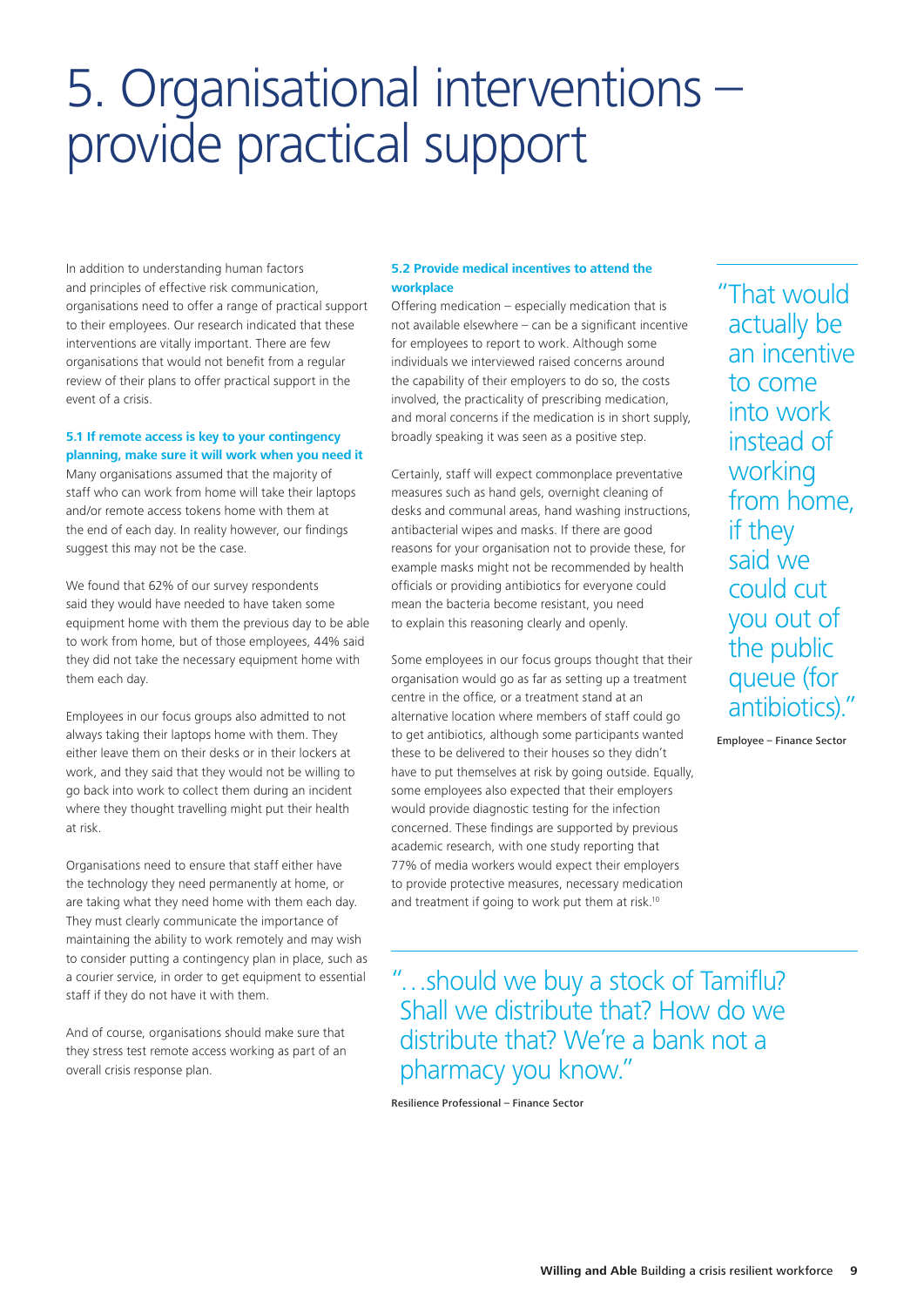For essential staff it may also be necessary to provide medication for their family to reassure them that they will not be putting their family at risk by coming to work. Past research has shown this to be an influence on the willingness of healthcare workers to report to work, with one study finding that providing antiviral medication and vaccinations to the nurses themselves and also to their families resulted in the highest levels of willingness to work during a hypothetical influenza pandemic.16

### **5.3 Focus on practical support and appropriate psychological care**

Many organisations involved in our research reported that they were able to provide psychological interventions after an incident; however they generally had not considered what type of intervention would be most appropriate. Most said they would be advised by a third-party organisation, usually their private healthcare provider, about which intervention to use. Often this would be the provision of trauma counselling to all staff involved in an incident.

The general consensus among academics is that blanket trauma counselling or conducting single session psychological debriefing with everyone involved in an incident provides little benefit, and in fact has the potential to do more harm than good.<sup>17</sup> It can make individuals believe they should be experiencing psychological symptoms or force them to relive an incident unnecessarily, instead of allowing them to deploy their own personal coping strategies.

A better approach is to help staff understand that it is okay to feel stressed or anxious in the aftermath of a major incident, and provide conspicuous and easy access to further support services for those who may need it in the months or years that follow.

It has been suggested in the academic literature that organisations should facilitate the social cohesion that naturally occurs during an incident by enabling staff to get involved and take ownership of the organisation's response and recovery.18 This can be achieved by including staff in planning the organisation's response to a crisis which can give them not only the knowledge they need to respond effectively, but also a sense of ownership and of having done something to help, which can in turn help them to feel better in the aftermath of an incident.

### **5.4 Focus on logistical support for essential staff**

The final piece of the jigsaw is to ensure that all of the logistical arrangements are in place to enable employees to get to work. 'Transport problems' were the most frequently cited barrier to reporting to work during a serious incident in our study. Many employees said that a fear of contagion or of a secondary attack on the network would make them reluctant to travel by public transport. Others would simply refuse to do so.

Some of the organisations we spoke to had strategies in place to help employees get to or from work if there was disruption on public transport, but it was unclear if this would also be offered to those employees who were not willing to travel by public transport due to a perceived risk to their health. Given the responses from employees in this study, it may be wise to extend these provisions to that group.

Another practical consideration is the commitments employees have to family or significant others, which may prevent them from reporting to work. In our web survey 96% of employees with children under the age of five reported that a need for childcare could potentially prevent them from reporting to work in the event of a serious incident. To maximise the likelihood of those employees attending work, employers could make provision to offer or support childcare.

"I think I'd be more worried about my children. It wouldn't necessarily be about me coming into work, it would be about putting my children into school, because I've no idea where other parents were the day before or the week before."

Employee – Energy Sector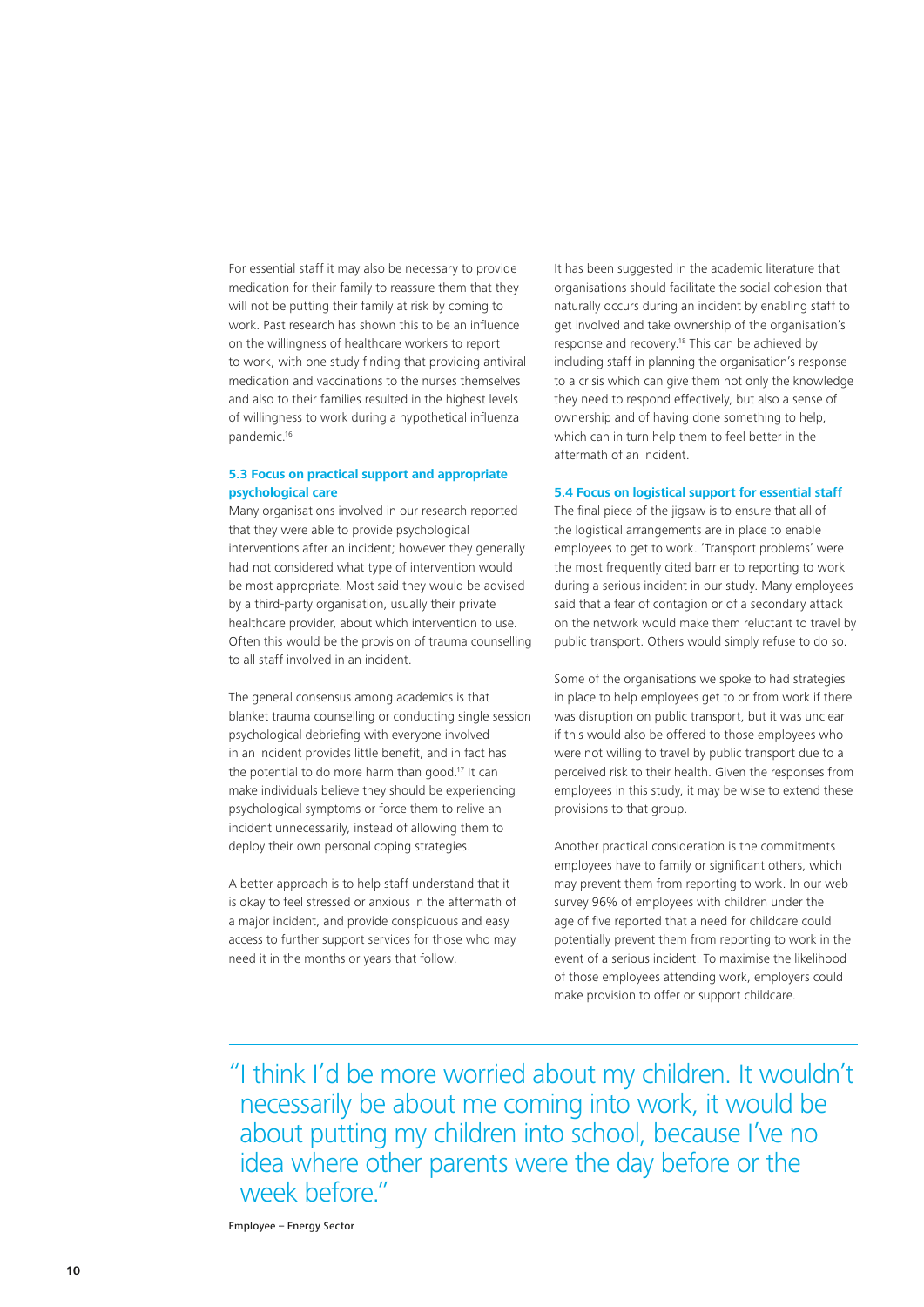# 6. Conclusion

Our research has shown that staff may expect more from their employers than many organisations currently plan to offer. This could result in a significant gap between the number of people expected to report to work during a disaster, and the number of people who actually report to work.

There is of course a limit to what organisations can do to close this gap. To some extent, whether or not people turn up for work will be determined by the nature of the threat, the sector in question, and the job role of the individual. However, the findings and recommendations from our research summarised in Table 1, below, have shown that there are things that you can do to inform the responses of your employees and encourage them to return to work at a time when you will need them most.

Fundamentally you must address the human factor in crisis response; building a crisis resilient workforce is paramount to an organisation's ability to respond to, and recover from, disasters or extreme events.

|                                            | <b>Summary of findings</b>                                                                                                                                                                                                                                                                        | <b>Summary of recommendations</b>                                                                                                                                                                                                                                                  |
|--------------------------------------------|---------------------------------------------------------------------------------------------------------------------------------------------------------------------------------------------------------------------------------------------------------------------------------------------------|------------------------------------------------------------------------------------------------------------------------------------------------------------------------------------------------------------------------------------------------------------------------------------|
| <b>Roles &amp;</b><br>responsibilities     | Employees will be more willing to return to work if:<br>• they see their organisation as important to society<br>as whole<br>• they see their role as important to the organisation's<br>response.                                                                                                | • Make sure people understand the importance of<br>their role and of their organisation<br>• Adopt an inclusive approach to planning.                                                                                                                                              |
| Psychological &<br>social factors          | Risk perception is a key determinant of willingness to<br>return to work and employees will be influenced by:<br>• concern for their safety<br>• concern for their family's safety<br>• the need to care for family members<br>• inaccurate or partial knowledge<br>• misperceptions about risks. | • Challenge and address assumptions about<br>employee willingness to return to work<br>• Recognise risk perception as a key determinant<br>of willingness<br>• Embed employees' concerns and behaviours into<br>crisis planning.                                                   |
| <b>Information &amp;</b><br>communications | Effective communications that are based on the needs<br>of employees are critical.<br>Organisations need to consider not just how<br>information is communicated but what is<br>communicated and by whom.                                                                                         | • Educate employees on actual risk<br>• Provide accurate, authoritative information<br>during the crisis.                                                                                                                                                                          |
| Organisational<br>interventions            | Interventions made by organisations will also influence<br>willingness to return to work. Key incentives to consider<br>include:<br>• transport<br>· childcare<br>• healthcare<br>• psychological interventions where appropriate.                                                                | • If remote access is key to your contingency<br>planning, make sure it will work when you<br>need it<br>• Provide medical incentives to report to work<br>• Provide practical support and appropriate<br>psychological care<br>• Focus on logistical support for essential staff. |

#### **Table 1. Summary of recommendations**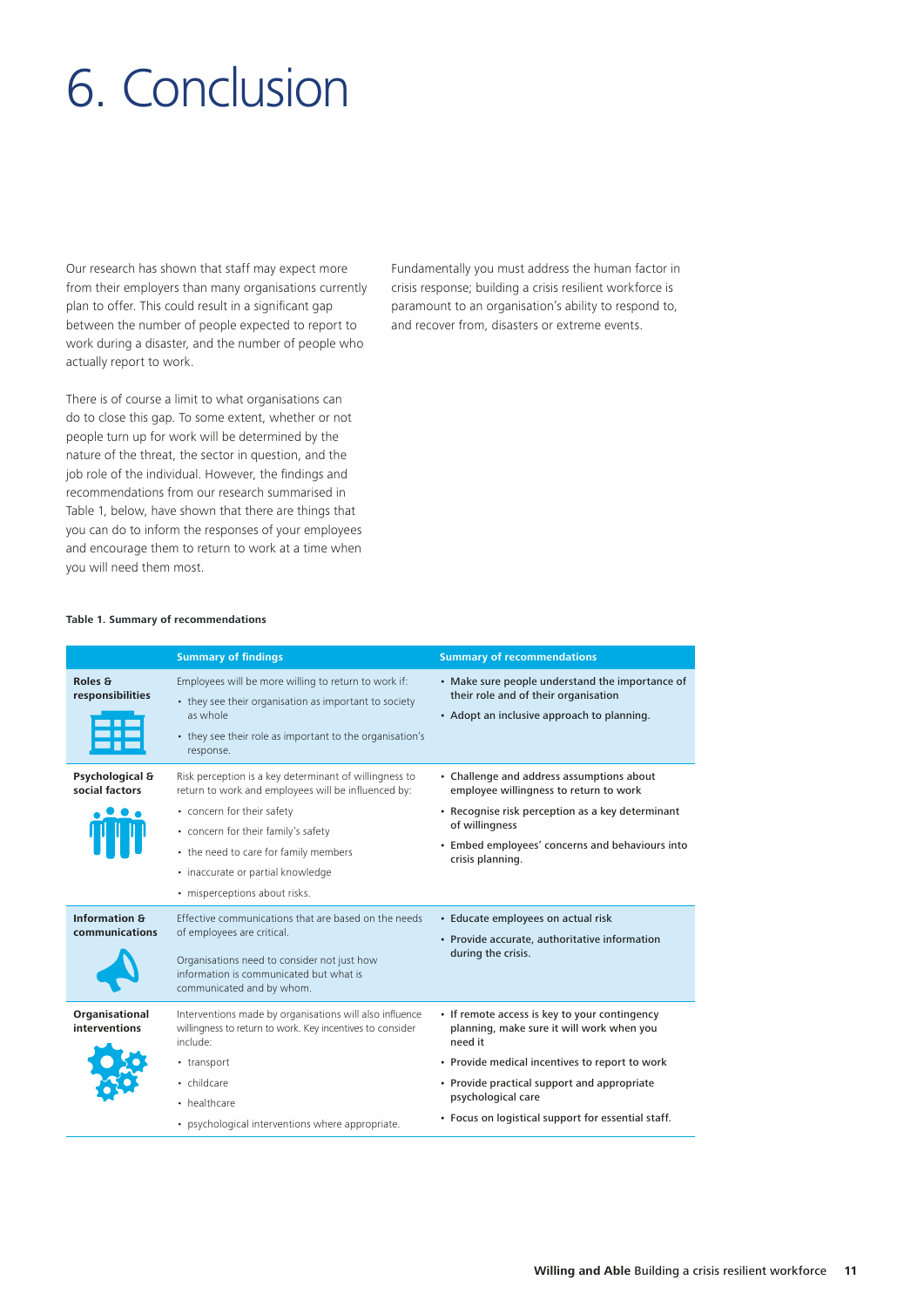# 7. About the research

We created a unique public-private partnership between King's College London, Public Health England and Deloitte to conduct in-depth research at PhD level into the likely behaviour of staff during extreme events.

The PhD research, undertaken by Lorna Riddle, involved organisations from a range of sectors including financial services, energy, transport, government and health. Several private and public organisations from those sectors generously contributed with their time and employees. The research included:

- A systematic review identifying 65 academic studies and real incident case studies.
- Interviews with 21 resilience professionals who had either current or former responsibilities for resilience or business continuity at a national infrastructure organisation in the UK.
- A web survey of over 321 UK employees of any industry or sector in the UK.
- Eight scenario-based focus groups with employees of organisations from a range of national infrastructure sectors in the UK. The scenario for the focus groups was a deliberate pneumonic plague release at a mainline train station.

### **Appendix: Data Collection Methods**

### Interview Study Method:

Semi-structured expert interviews were conducted with 21 industry professionals (20 males and 1 female) who had either current or former responsibilities for business continuity, crisis management or resilience for a national infrastructure organisation. Sectors included in the study were: finance, energy, water, food, transport, communications, health, emergency services and local and central government. The discussions focused on incident planning methods and assumptions, expectations of staff during and after an incident and any experience the interviewees had of previous incidents during their careers. Interviews lasted between 30 and 90 minutes and were recorded, transcribed and then subject to full qualitative analysis using Interpretative Phenomenological Analysis (IPA).

#### Web Survey Study Method:

A total of 321 employees (of any industry) currently working in the UK completed an anonymous web survey hosted on SelectSurvey.net.

The average age of respondents was 38 (with a range of 19 to 69yrs), with 162 male and 159 female respondents. The web survey contained questions related to their likely willingness and ability to report to work in a range of different scenarios, and their ability and willingness to work from home during a serious incident and demographic questions. Please note that for the purposes of the statistical analysis the total sample was  $n = 312$  after removing the responses of 9 participants who said they worked from home every day and so did not have to leave their house to 'report to work'.

# Focus Groups Study Method:

In addition to one pilot focus group (n=5), a total of 8 focus groups were completed (n=53) in national infrastructure organisations in the UK. The participants were employees of organisations operating within the following sectors: Energy (2 groups, n=13), Finance (3 groups, n=19), Government (1 group, n=7) and Health (2 groups, n=14). Participants had an average age of 34, with 22 males and 31 females.

To help participants visualise the scenario (a deliberate pneumonic plague release at a mainline train station) and to add a sense of reality, participants were presented with 3 media injects. The first, a 5 minute video of a news broadcast was used to set the scene on the day the terrorist device was discovered; the second a news website article which was used to give more specific information about the incident and pneumonic plague on day 5 of the scenario; and lastly a social media page containing a series of posts from other members of the public about the incident on day 16 of the scenario which was used to gauge participants' feelings about the use of social media during an incident. After being presented with each inject participants were asked to make some notes about their 'first thoughts' on a piece of paper before the group discussions began. These notes were used in the analysis of the focus groups along with the recordings of the verbal discussions.

The scenario used in the focus groups was adapted from a scenario used in a Department of Health field exercise led by the Health Protection Agency's Centre for Emergency Preparedness and Response in 2009 ('Exercise Black Crocus') and the DVD inject used was developed for a Home Office funded study conducted by King's College London and the Health Protection Agency in 2007.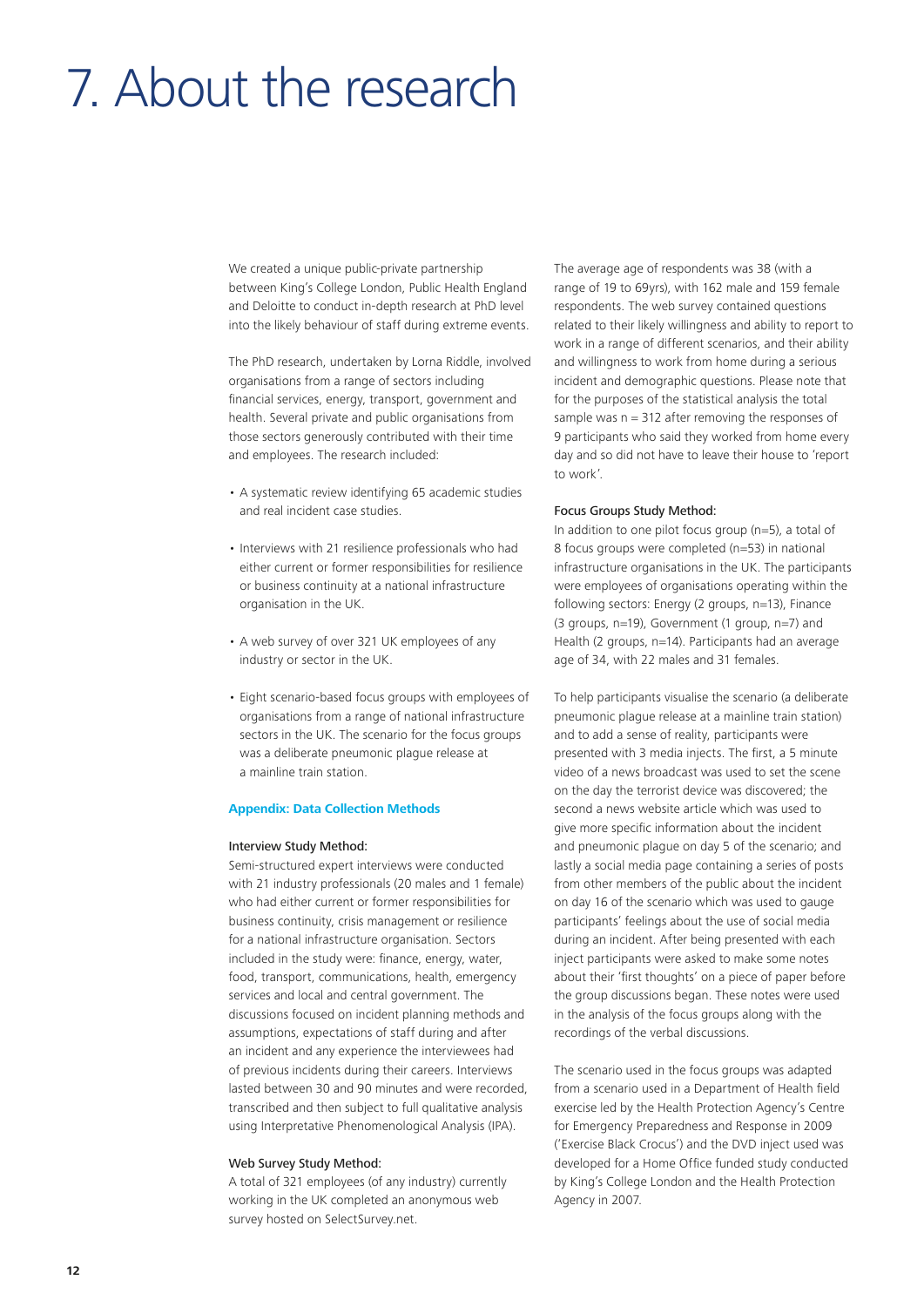# References

- 1. Gershon, R. R. M., Magda, L. A., Qureshi, K. A., Riley, H. E. M., Scanlon, E., Carney, M. T. et al. (2010). Factors associated with the ability and willingness of essential workers to report to duty during a pandemic. *Journal of Occupational and Environmental Medicine*, *52*(10), 995–1003.
- 2. Slovic, P., & Peters, E. (2006). Risk perception and affect. *Current Directions in Psychological Science, 15*(6), 322–325.
- 3. Rogers, M. B., Amlôt, R., & Rubin, G.J. (2013). The impact of communication materials on public responses to a radiological dispersal device (RDD) attack. *Biosecurity and Bioterrorism: Biodefense Strategy Practice and Science, 11(*1), 49-58.
- 4. Chaffee, M. (2009). Willingness of health care personnel to work in a disaster: an integrative review of the literature. *Disaster Medicine and Public Health Preparedness, 3*(1), 42–56.
- 5. Qureshi, K., Gershon, R.R.M., Sherman, M.F., Straub, T., Gebbie, E., McCollum, M. et al. (2005). Health care workers' ability and willingness to report to duty during catastrophic disasters. *Journal of Urban Health: Bulletin of the New York Academy of Medicine, 82*(3), 378–388.
- 6. Hope, K., Durrheim, D., Barnett, D., D'Este, C., Kewley, C. White, N. et al. (2010). Willingness of frontline health care workers to work during a public health emergency. *Australian Journal of Emergency Management, 25*(3), 39–47.
- 7. Koh, D., Lim, M. K., Chia, S. E., Ko, S. M., Qian, F., Ng, V. et al. (2005). Risk perception and impact of Severe Acute Respiratory Syndrome (SARS) on work and personal lives of healthcare workers in Singapore: what can we learn? *Medical Care, 43*(7), 676–682.
- 8. Shaw, K. A., Chilcott, A., Hansen, E., & Winzenberg, T. (2006). The GP's response to pandemic influenza: a qualitative study. *Family Practice, 23*(3), 267–272.
- 9. Ehrenstein, B. P., Hanses, F., & Salzberger, B. (2006). Influenza pandemic and professional duty: family or patients first? A survey of hospital employees. *BMC Public Health, 6,* 311.
- 10. DiGiovanni, C., Jr, Reynolds, B., Harwell, R., Stonecipher, E. B., & Burkle, F. M., Jr. (2003). Community reaction to bioterrorism: prospective study of simulated outbreak. *Emerging Infectious Diseases, 9*(6), 708–712.
- 11. Fischhoff, B., Slovic, P., Lichtenstein, S., Read, S., & Combs, B. (1978). How safe is safe enough? A psychometric study of attitudes towards technological risks and benefits. *Policy Sciences, 9*, 127–152.
- 12. Young, C. F., & Persell, D. J. (2004). Biological, chemical, and nuclear terrorism readiness: Major concerns and preparedness of future nurses. *Disaster Management & Response, 2*(4), 109–114.
- 13. Basta, N. E., Edwards, S. E., & Schulte, J. (2009). Assessing public health department employees' willingness to report to work during an influenza pandemic. *Journal of Public Health Management and Practice, 15*(5), 375–383.
- 14. Rogers, M. B., & Pearce, J. M. (2013). Risk communication, risk perception and behavior as foundations of effective national security practices. In *Strategic Intelligent Management* (1st ed., pp. 66–74). Elsevier Butterworth-Heinemann.
- 15. Pearce, J. M., Rubin, G. J., Amlôt, R., Wessely, S. & Rogers, M. B. (2013). Communicating Public Health Advice after a Chemical Spill: Results From National Surveys in the United Kingdom and Poland. *Disaster Medicine and Public Health Preparedness, 7*(1), 65-74.
- 16. Martin, S.D. (2011). Nurses' ability and willingness to work during pandemic flu. *Journal of Nursing Management, 19*(1), 98–108.
- 17. Rose, S. C., Bisson, J., Churchill, R., & Wessely, S. (2009). *Psychological debriefing for preventing post traumatic stress disorder (PTSD) (Review)*. The Cochrane Collaboration.
- 18. Drury, J. (2009). Managing crowds in emergencies: psychology for business continuity. *Business Continuity Journal, 3*(3), 14–24.